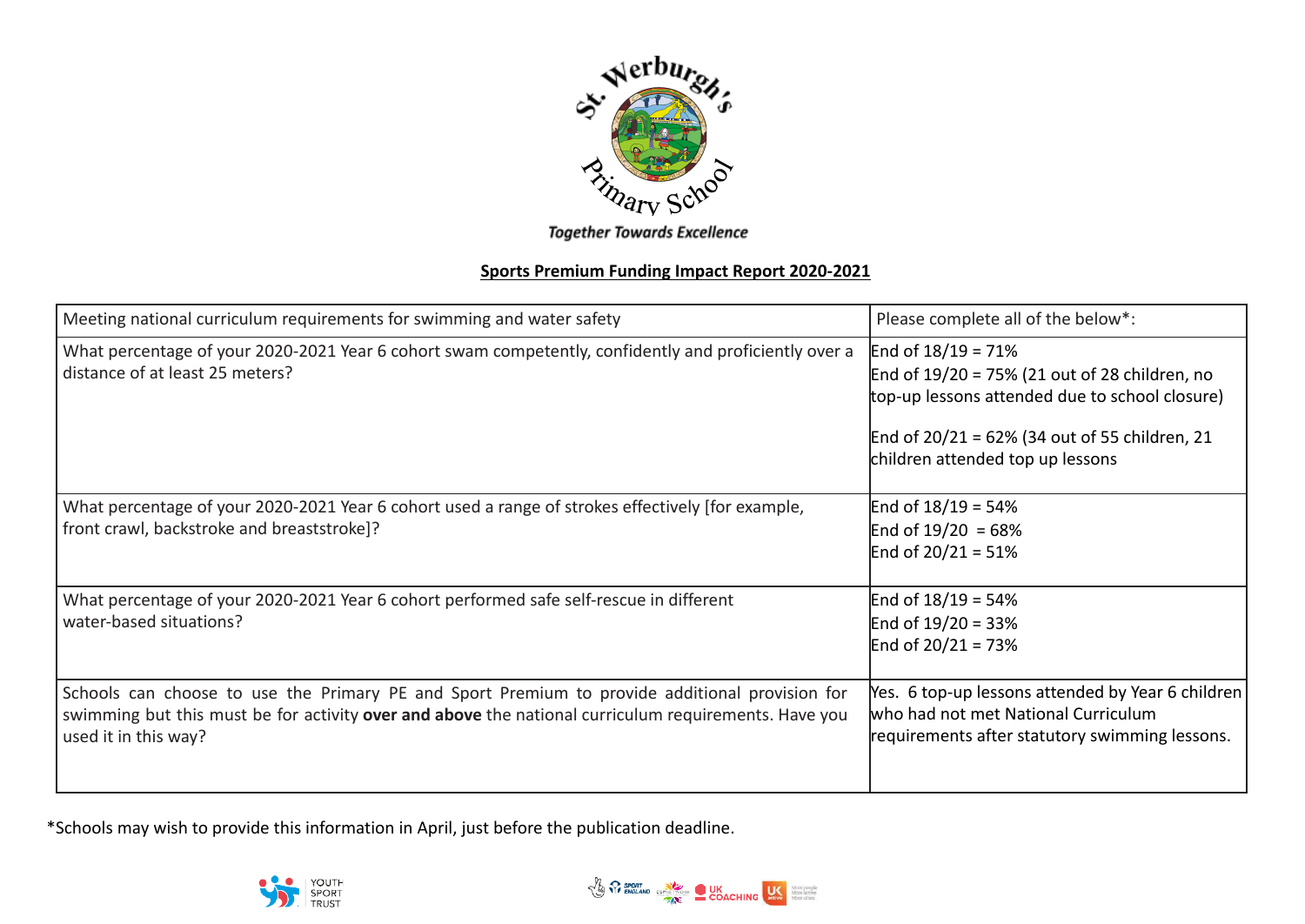## **Action Plan and Budget Tracking**

Capture your intended annual spend against the 5 key indicators. Clarify the success criteria and evidence of impact that you intend to measure to evaluate for students today and for the future.

| Academic Year: 2020/21                                                                                                                                                                                                                      | <b>Total fund allocated:</b>                                                                                                                                                                                                                           | Date Updated: 5 <sup>th</sup> October 2020                               |                                                                                                                                                                                                                                                                                                                                                                                                                                                                                                                                                                                                                                                                                                                                                          |                                                                                                                                                                                                                                                                                                                                                                                                                                                                                                                                                                             |
|---------------------------------------------------------------------------------------------------------------------------------------------------------------------------------------------------------------------------------------------|--------------------------------------------------------------------------------------------------------------------------------------------------------------------------------------------------------------------------------------------------------|--------------------------------------------------------------------------|----------------------------------------------------------------------------------------------------------------------------------------------------------------------------------------------------------------------------------------------------------------------------------------------------------------------------------------------------------------------------------------------------------------------------------------------------------------------------------------------------------------------------------------------------------------------------------------------------------------------------------------------------------------------------------------------------------------------------------------------------------|-----------------------------------------------------------------------------------------------------------------------------------------------------------------------------------------------------------------------------------------------------------------------------------------------------------------------------------------------------------------------------------------------------------------------------------------------------------------------------------------------------------------------------------------------------------------------------|
| Key indicator 1: The engagement of all pupils in regular physical activity - Chief Medical Officer guidelines recommend that                                                                                                                | Percentage of total allocation:                                                                                                                                                                                                                        |                                                                          |                                                                                                                                                                                                                                                                                                                                                                                                                                                                                                                                                                                                                                                                                                                                                          |                                                                                                                                                                                                                                                                                                                                                                                                                                                                                                                                                                             |
| primary school children undertake at least 30 minutes of physical activity a day in school                                                                                                                                                  |                                                                                                                                                                                                                                                        |                                                                          |                                                                                                                                                                                                                                                                                                                                                                                                                                                                                                                                                                                                                                                                                                                                                          | %                                                                                                                                                                                                                                                                                                                                                                                                                                                                                                                                                                           |
| School focus with clarity on<br>intended impact on pupils:                                                                                                                                                                                  | Actions to achieve:                                                                                                                                                                                                                                    | Funding<br>allocated:                                                    | Evidence and impact:                                                                                                                                                                                                                                                                                                                                                                                                                                                                                                                                                                                                                                                                                                                                     | Sustainability and suggested<br>next steps:                                                                                                                                                                                                                                                                                                                                                                                                                                                                                                                                 |
| Children to have 2 hours of<br>timetabled PE lessons per week (Realand termly timetable for each class<br>PE/a specific sport taught by a<br>teacher/a specific sport taught by an provision for both sessions.<br>external coach/swimming) | PE leads to create yearly overview<br>with basic planning/external<br>Year 1-6 will have at least 4 terms<br>with external sports<br>coaches/swimming.<br><b>Bristol Sport throughout the school.</b><br>Football coaching for Y4-6.<br>Swimming Y4-6. | £11,970 for<br><b>Bristol Sport</b><br>$£1,520$ for<br>football coaching | $\checkmark$ Timetabling (spaces) shows 2 Continue to make yearly<br>PE lessons per week for<br>Y1-Y6 in Terms 1. 2, 4, 5 and<br>6. 1 PE lesson expectation<br>for KS2 for Term 3 due to<br>space timetabling because of school.<br>new windows being installed.<br>Rec had 1 PE lesson for T1-5<br>due to other PD<br>Term 6 they had 2 PE lessons $\parallel$ has 2 PE slots a week.<br>due to external coaching<br>being provided. Sports<br>taught included Badminton,<br>Athletics, Gymnastics and<br>Dance.<br>✔ Bristol Sports sessions<br>continued through part<br>school closure period.<br>$\boldsymbol{V}$ 1 class missed a term of<br>external football coaching<br>due to Covid restrictions.<br>$\triangleright$ Swimming sessions for Y5 | overview (year group based<br>rather than KS based to ensure<br>access to equipment) and<br>termly timetables for across the<br>Continue with Google Docs<br>communal spaces timetabling<br>opportunities in provision. In system. Check every year group<br>Continue with external coaches<br>(Bristol Sport and football) and<br>swimming sessions. Ensure<br>equity throughout school.<br>Discuss what this will look like<br>lin Rec.<br>Continue with new booking<br>system of one year group per<br>term swimming (i.e. 2 slots per<br>term) so that Y3-Y6 can access |



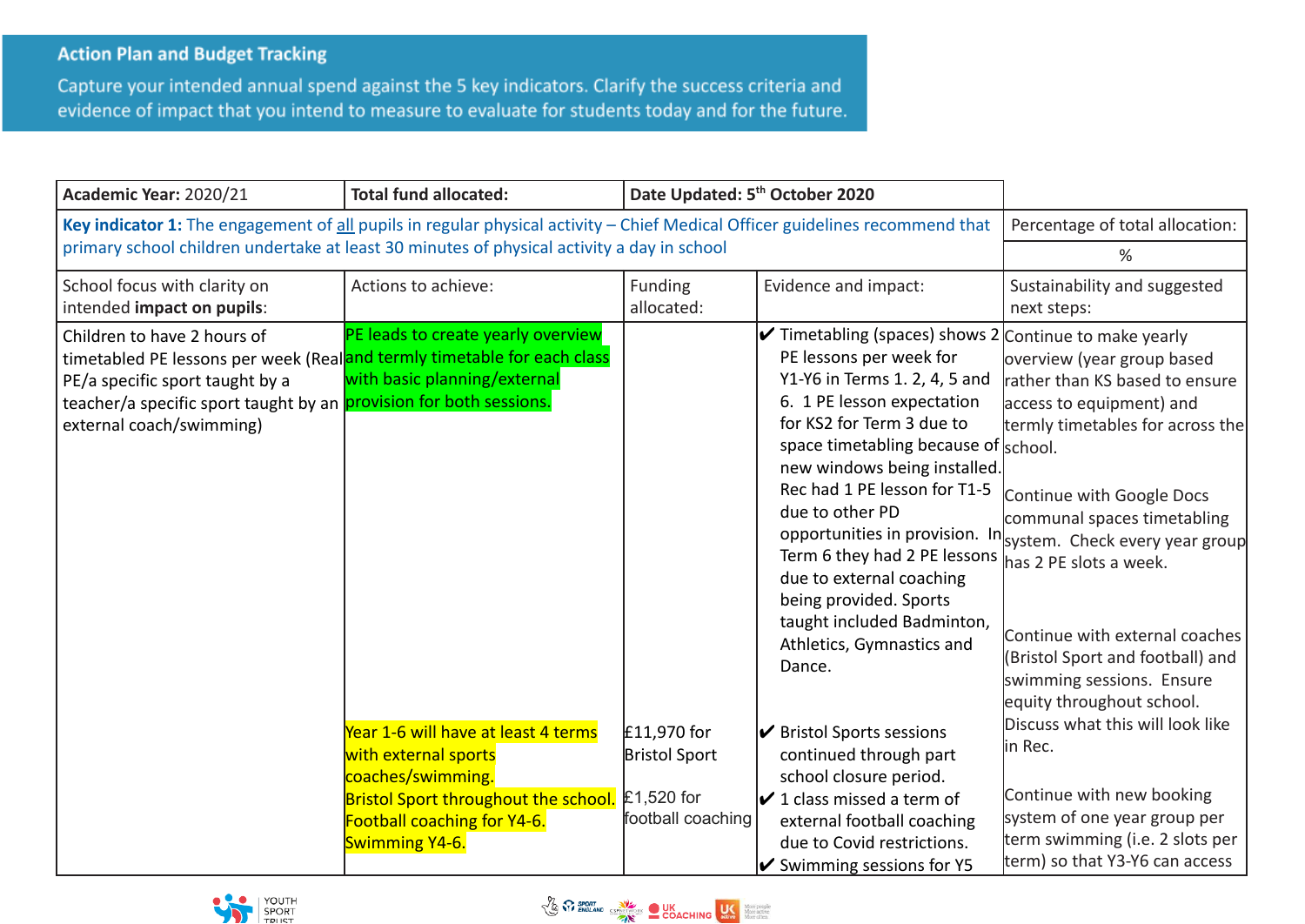|                                                                                        |                                                                                                                                                                                                                |                                                        | and Y6 (Y4 missed them due<br>to Covid restrictions).<br>$\triangleright$ Year 1 had 3 terms with<br>external coaches so that Rec<br>could have T6 with an<br>external coach.                                                                                                             | them. Then decide what to do<br>with final 2 terms e.g. top up<br>lessons OR intro Y2 into rota.                                                  |
|----------------------------------------------------------------------------------------|----------------------------------------------------------------------------------------------------------------------------------------------------------------------------------------------------------------|--------------------------------------------------------|-------------------------------------------------------------------------------------------------------------------------------------------------------------------------------------------------------------------------------------------------------------------------------------------|---------------------------------------------------------------------------------------------------------------------------------------------------|
| More children attending<br>extra-curricular clubs which focus on<br>physical activity. | Work with Bristol Sport in order to BS clubs are<br>be able to offer more variety in after payed for in full<br>school sports provision.<br>$T1 - Y2$ & Y3 multiskills, Y3 & Y4 Tag<br>Rugby, Y5 & Y6 Football | by parents.                                            | Bristol Sport after school clubs<br>included: multiskills, tag rugby,<br>football, dodgeball, ball skills,<br>basketball, athletics and tennis.<br>Promoted through posters and<br>newsletters.<br> T1-3 – 0 attendance, <mark>no clubs,</mark>  <br>Covid<br>T4 – 42<br>T5-42<br>∣т6- 36 | Continue next year.<br>If Bristol Sport run sports clubs<br>next year, discuss impact of<br>football club e.g. popular but<br>not new experience. |
|                                                                                        | BS to run 2 terms of lunchtime clubs £360<br>(KS1/2) and physical literacy and<br><b>G&amp;T clubs (Y3 and Y6)</b>                                                                                             |                                                        | This did not happen due to<br>covid restrictions                                                                                                                                                                                                                                          | Next year football and BS clubs<br>will be running each lunchtime<br>for KS2.                                                                     |
|                                                                                        | Still provide free, staff led sports<br>clubs when possible to ensure that<br>cost is not a barrier to participation.                                                                                          |                                                        | After school club internal<br>providers attendance:<br>T1-4 – <mark>no clubs, Covid</mark><br>T5-6 – netball club (x2) 30                                                                                                                                                                 | Next year continue after school<br>sports clubs with Staff.                                                                                       |
|                                                                                        | Increase awareness of swimming<br>clubs, targeting those families<br>whose children cannot yet swim                                                                                                            | Swimming clubs<br>are payed for in<br>full by parents. | Website links provided in<br>swimming letters, top-up<br>swimming letters and school<br>Twitter account to local pools                                                                                                                                                                    | Swimming display board,<br>regular sharing of website links,<br>celebrating any swimming<br>achievements inside or outside                        |



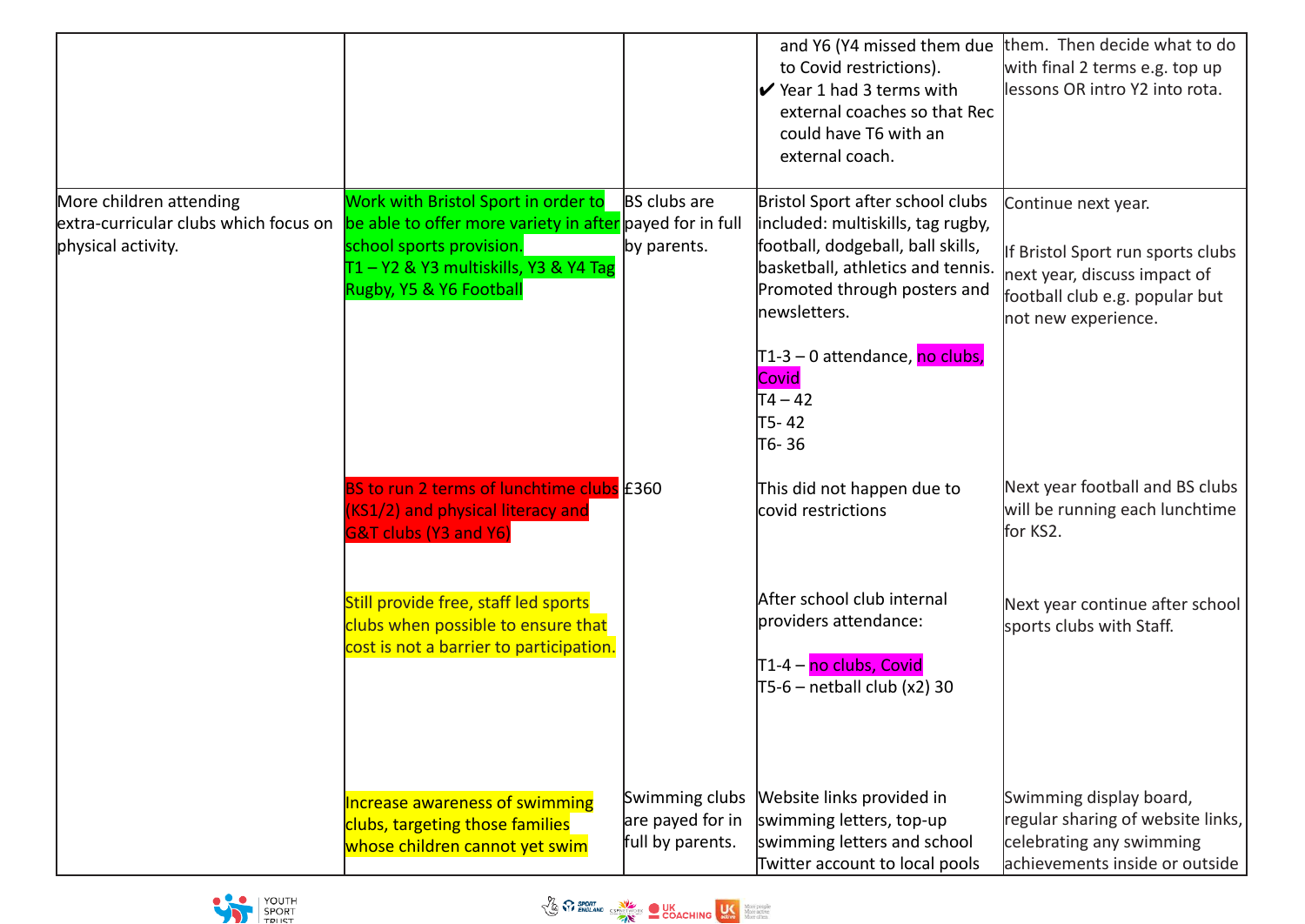|                                                                     | 25m.                                                                                                                                                            |                                                                               | providing sessions for children.<br>This was difficult for families to children who cannot swim to                                                                                                                                                                                                  | of school. Contact parents of                                                                                                                                                                |
|---------------------------------------------------------------------|-----------------------------------------------------------------------------------------------------------------------------------------------------------------|-------------------------------------------------------------------------------|-----------------------------------------------------------------------------------------------------------------------------------------------------------------------------------------------------------------------------------------------------------------------------------------------------|----------------------------------------------------------------------------------------------------------------------------------------------------------------------------------------------|
|                                                                     |                                                                                                                                                                 |                                                                               | access due to Covid regulations<br>in local swimming pools.                                                                                                                                                                                                                                         | ensure extra support given.                                                                                                                                                                  |
|                                                                     | Add information about local clubs to<br>the school website / newsletter /<br>display /Twitter                                                                   |                                                                               | Twitter used for swimming info<br>and sports information.<br>Children given information<br>about clubs to join.                                                                                                                                                                                     | Use Bristol Sports link Sam to<br>help with local club info.<br>Disseminate to parents through<br>school website / newsletter /<br>display / Twitter.                                        |
|                                                                     | External sports coaches running a<br>girls cricket after school club in T6.                                                                                     | Free                                                                          | 11 Y3/Y4 children attended for 6<br>weeks. Children enjoyed the<br>club and felt more confident<br>with the rules of cricket.                                                                                                                                                                       | Keep Gloucestershire Cricket<br>Board link for more<br>opportunities.                                                                                                                        |
| Children to have greater access to<br>sports equipment at playtime. | Each year group bubble has a variety Currently<br>of sports equipment for their bubble awaiting final<br>to use at playtimes.                                   | figures for<br>budget to see<br>how much can<br>be allocated to<br>new sports | $\triangleright$ Access to a greater variety of Reiterate new process that has<br>sports equipment during<br>playtimes due to bubble<br>equipment boxes e.g. tennis<br>rackets, basketballs, skipping Review state of playground<br>ropes, frisbees.<br>$\triangleright$ Restocked in T6 with table | been put in place in T6 for<br>lost/damaged equipment.<br>equipment boxes each term.                                                                                                         |
|                                                                     |                                                                                                                                                                 | equipment.                                                                    | tennis rackets and balls, a<br>football, netball, soft ball,<br>frisbees, hula-hoops. children<br>had a range of equipment to<br>play with at playtimes.                                                                                                                                            |                                                                                                                                                                                              |
| More children choosing to access                                    | Recruit Year 5 sports leaders to run<br>games and active activities at<br>break/lunch and ensure a variety of<br>sports equipment is put out every<br>playtime. |                                                                               | $\triangleright$ Currently not happening due When no longer working in<br>to Covid-19.                                                                                                                                                                                                              | bubbles, embed sports leaders<br>program again, perhaps<br>overseen by Y5/Y6 teacher,<br>rather then PE lead to ensure<br>daily reminders and monitoring.<br>Maybe introduce on SB site too. |



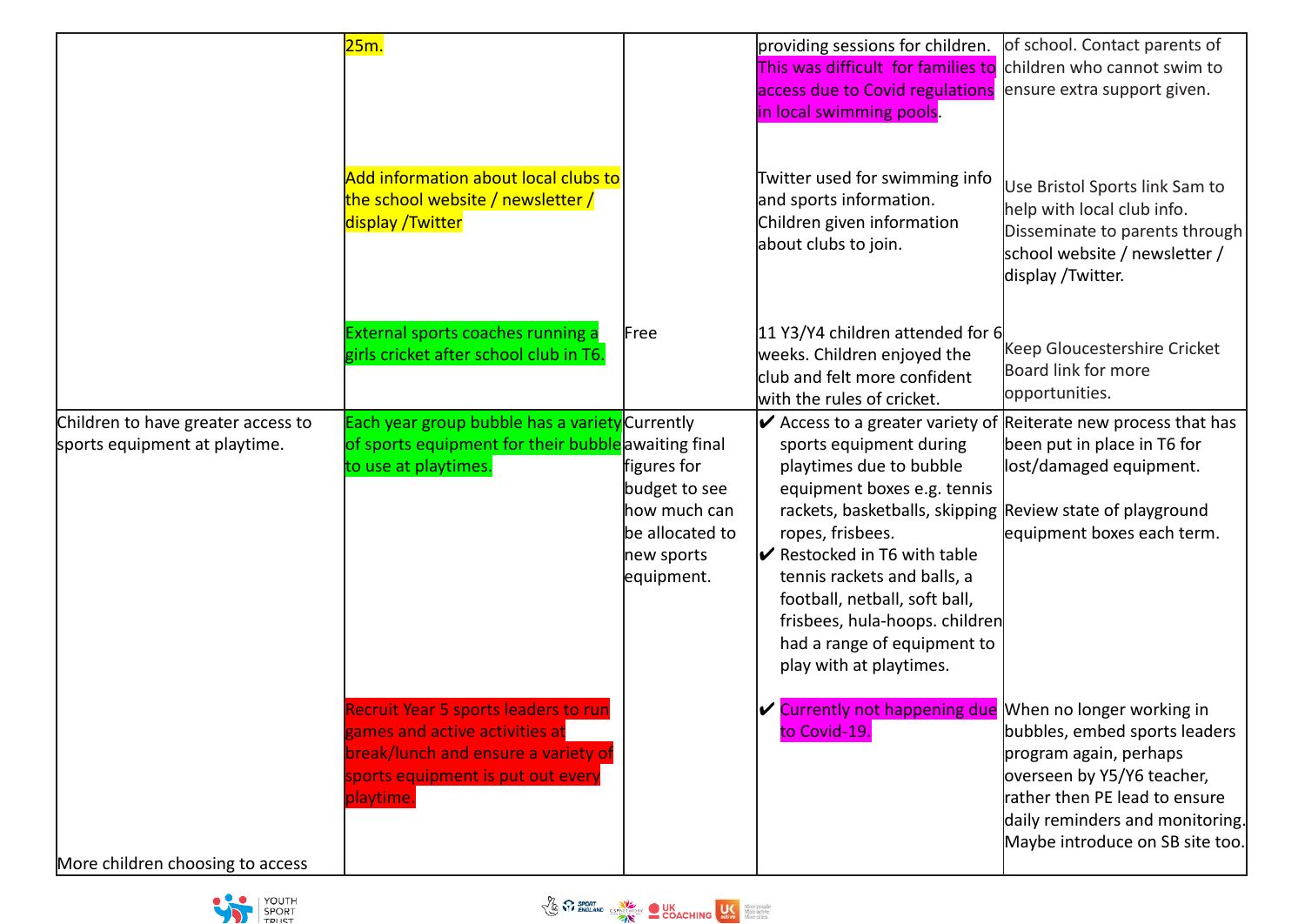| physical activities during their                                                                                           |                                                                                                                                                   |        |                                                                                                                                                                                                                                                                                                                                                                                                       |                                                                                                                              |
|----------------------------------------------------------------------------------------------------------------------------|---------------------------------------------------------------------------------------------------------------------------------------------------|--------|-------------------------------------------------------------------------------------------------------------------------------------------------------------------------------------------------------------------------------------------------------------------------------------------------------------------------------------------------------------------------------------------------------|------------------------------------------------------------------------------------------------------------------------------|
| playtimes.                                                                                                                 | Each year group timetabled to use<br>the court at least once a day.                                                                               |        | $\boldsymbol{\mathcal{V}}$ Timetabled in.<br>$\mathcal V$ Increased % of children using staggered playtimes.<br>court at<br>playtimes/lunchtimes due to lunchtime clubs next year.<br>new Covid-19 rota which<br>allows all year groups to<br>access the court at least once<br>a day and with a variety of<br>equipment (as above).<br>$\triangleright$ More children using the daily<br>mile track. | Continue to do this through<br>external providers to run                                                                     |
| Outside providers running a weekly<br>lunchtime sport club as attendance<br>for this is higher than after school<br>clubs. | <b>Bristol Sport to run a free</b><br>Wednesday lunchtime club (up to 30<br>children) for an alternative sport on<br>a termly rota from Term 2.   |        | closure and bubble system<br>due to Covid-19                                                                                                                                                                                                                                                                                                                                                          | Did not happen. Part school Next year lunchtime clubs will<br>be run by outside providers                                    |
|                                                                                                                            | Friday lunchtime football club run by<br>Raph.                                                                                                    | £1,080 | <b>Children attending Friday</b><br>lunchtime club T1 and 2:<br>T1 – Y3 &Y6<br>T2-Y4 & Y5<br>T3-4 Part school closure and<br>bubble system due to Covid-19<br>T6 – did not happen – chased<br>up why but no response                                                                                                                                                                                  | improve communication<br>systems with outside providers<br>by ensuring it is done via e-mail<br>and expectations made clear. |
|                                                                                                                            | Ensure greater uptake by girls at the<br><b>Friday football club through</b><br>personal invites / talent spotting<br>after PE football sessions. |        | Did not happen. Part<br>school closure and<br>bubble system due to<br>Covid-19                                                                                                                                                                                                                                                                                                                        |                                                                                                                              |

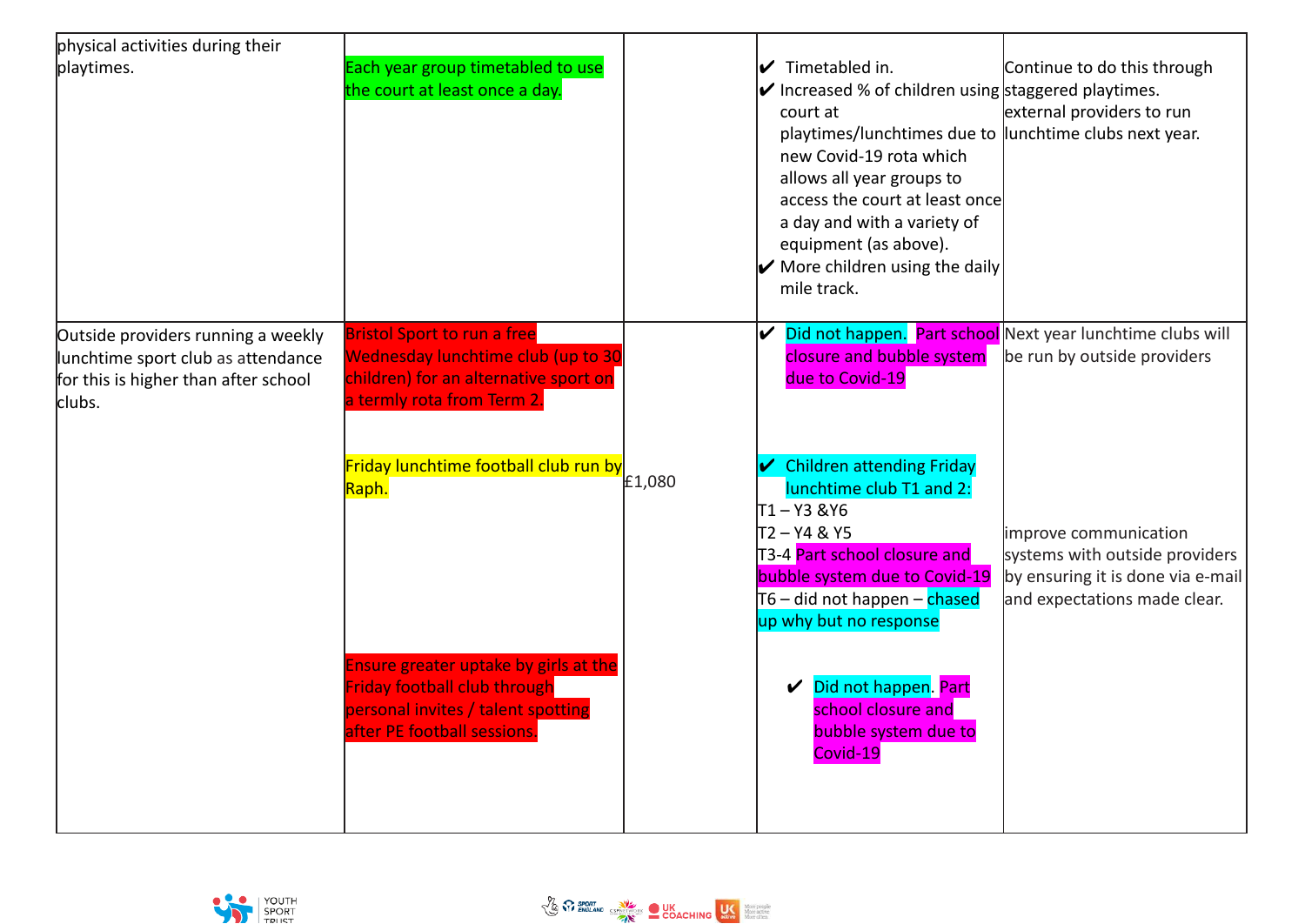| Children encouraged to run a mile a                                                                                                                                                                                       | Daily mile tracker set up for all KS2                                                                                                                                                                                                                                               | $\checkmark$ | Discussion with some                                                                                                                                                                                                                                                                                                        | Decide on the best way for                                                                                                                                                                                                   |
|---------------------------------------------------------------------------------------------------------------------------------------------------------------------------------------------------------------------------|-------------------------------------------------------------------------------------------------------------------------------------------------------------------------------------------------------------------------------------------------------------------------------------|--------------|-----------------------------------------------------------------------------------------------------------------------------------------------------------------------------------------------------------------------------------------------------------------------------------------------------------------------------|------------------------------------------------------------------------------------------------------------------------------------------------------------------------------------------------------------------------------|
| day.                                                                                                                                                                                                                      | classes to keep a running log. Class<br>distance awards set up.                                                                                                                                                                                                                     |              | teachers has shown<br>limitations on using the<br>track during the school<br>day. System now<br>simplified and<br>participation increased.<br>Daily Mile Star of the<br>term for each class<br>introduced. Announced luse track.<br>in an assembly,<br>certificates awarded and<br>publicised on school<br>Twitter account. | ward to keep DM high profile<br>e.g. distance run, sessions<br>completed etc. Daily Mile star<br>awards to continue.<br>When Covid-19 RA allows, Year<br>1 and 2 teachers to schedule in<br>a time alongside library slot go |
| More children coming to school in a<br>physically active way e.g. walking,<br>cycling, scooting.                                                                                                                          | <b>Promote through 'The Big Pedal'</b><br>fortnight but ensure better<br>promotion of the event by teachers<br>and consistent inputting of journeys<br>on the website.                                                                                                              |              | ✔ Living Streets WOW<br>introduced (year round)<br>so did not do Big Pedal<br>as too much overlap.<br>Badges as awards for<br>children.<br>Teachers/children<br>regularly logging physical<br>activity and badges<br>awarded monthy.                                                                                        | Continue using Living Streets<br>WOW.                                                                                                                                                                                        |
| Ensure children and parents are<br>aware of school PE kit expectations<br>and that spare kit is easily available in<br>classrooms so that this is not a barrier Spare PE kits purchased and<br>to participation in sport. | High expectations instilled about PE EE<br>kits.<br>distributed across the classrooms.<br><b>Texts sent to parents to remind</b><br>them to bring kit and monitor those<br>not bringing PE kits regularly.<br>If this is not successful, thinking<br>about alternatives e.g. moving | V            | Children currently not<br>changing for PE (Covid-19<br>footwear.                                                                                                                                                                                                                                                            | When PE kits start to be used<br>again, monitor any issues and<br>RA) but wearing appropriate decide on a plan of action.                                                                                                    |



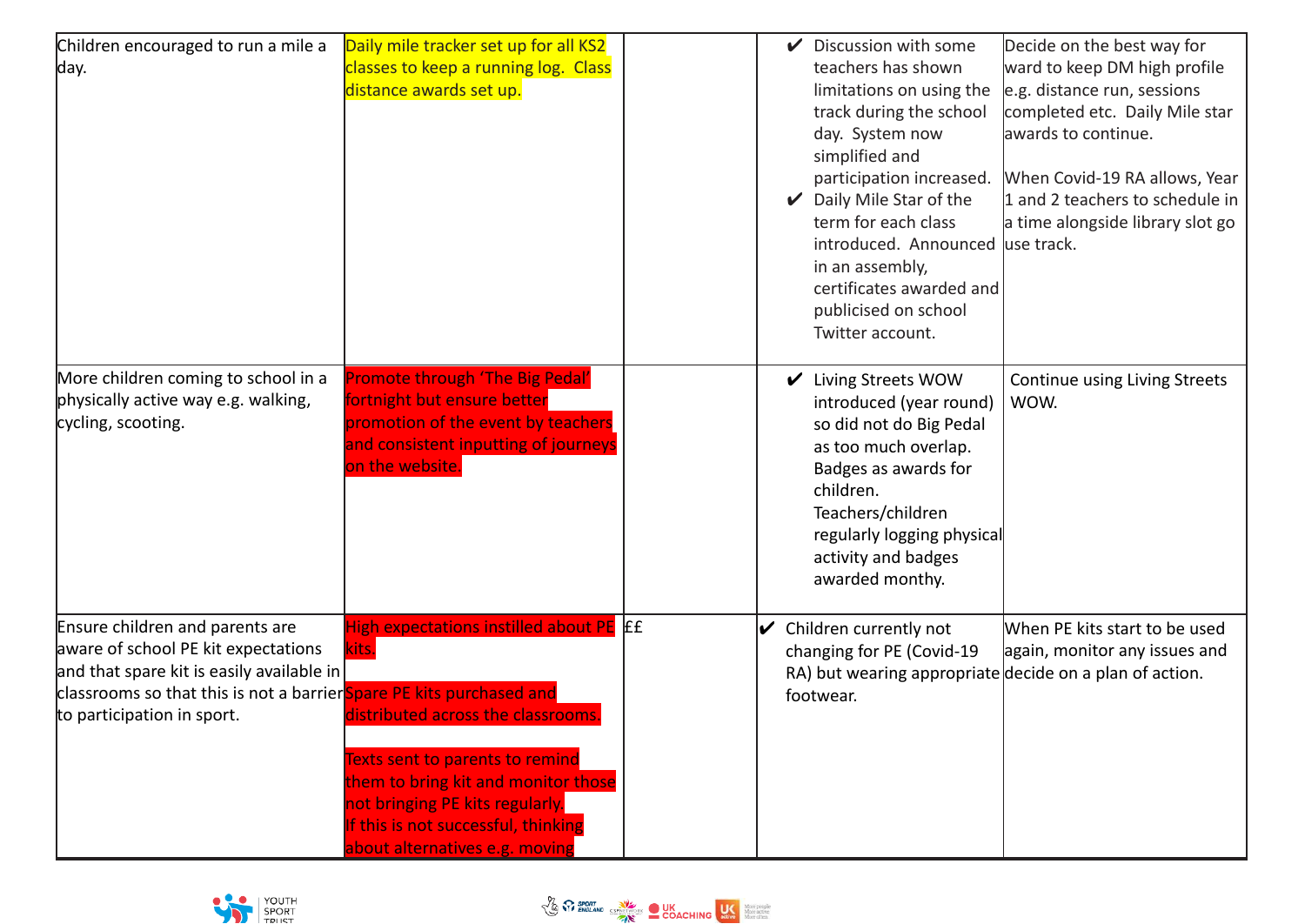|                                                             | towards a PE 'day' for each class and<br>all children wear their school PE kit<br>on that day to lessen time spent<br>changing and logistics of forgotten |            |                                                                                                                                              |                                                                                                                                        |
|-------------------------------------------------------------|-----------------------------------------------------------------------------------------------------------------------------------------------------------|------------|----------------------------------------------------------------------------------------------------------------------------------------------|----------------------------------------------------------------------------------------------------------------------------------------|
|                                                             | Key indicator 2: The profile of PE and sport being raised across the school as a tool for whole school improvement                                        |            |                                                                                                                                              | Percentage of total allocation:                                                                                                        |
|                                                             |                                                                                                                                                           |            |                                                                                                                                              | %                                                                                                                                      |
| School focus with clarity on                                | Actions to achieve:                                                                                                                                       | Funding    | Evidence and impact:                                                                                                                         | Sustainability and suggested                                                                                                           |
| intended impact on pupils:                                  |                                                                                                                                                           | allocated: |                                                                                                                                              | next steps:                                                                                                                            |
| Consistency across the school<br>during PE lessons.         | Model PE planning available -<br>provided by PE lead.                                                                                                     | £0         | teachers. Teachers currently<br>expected to adapt plans to<br>adhere to Covid-19 RA so<br>some limitations due to<br>equipment and contact.  | $\triangleright$ Plans have been shared with Staff teaching PE encouraged to<br>improve current PE plans<br>available.                 |
|                                                             |                                                                                                                                                           |            | $\triangleright$ Evidence from learning walk<br>showed that all children<br>were engaged in PE and<br>progression of skills were<br>evident. | Observe teaching throughout<br>the school. Plan in cpd and<br>team teaching for new staff                                              |
|                                                             | Refresher course of real PE.                                                                                                                              |            | $\triangleright$ CPD training run by PE lead<br>to explain the structure of<br>real PE plans to staff.                                       | Ensure new teachers have been<br>inducted with Real PE                                                                                 |
|                                                             | All year groups have high quality<br>external sports coaching.                                                                                            |            | $\triangleright$ See Key Indicator 1 section<br>above.                                                                                       | Staff who received coaching<br>from BS to create/improve<br>lesson plans using what they<br>have learnt.                               |
| Children are aware of what PE is<br>happening in the school | Termly PE learning for each class to<br>be included on curriculum<br>maps/newsletters and shared with<br>children at the beginning of each                | lΕ0        | V<br>PE is shared on the curriculum<br>maps with children and their<br>families.                                                             | Reminder to teachers to check<br>yearly overview/timetables for<br>sports in previous term so that<br>the sports can be clearly stated |



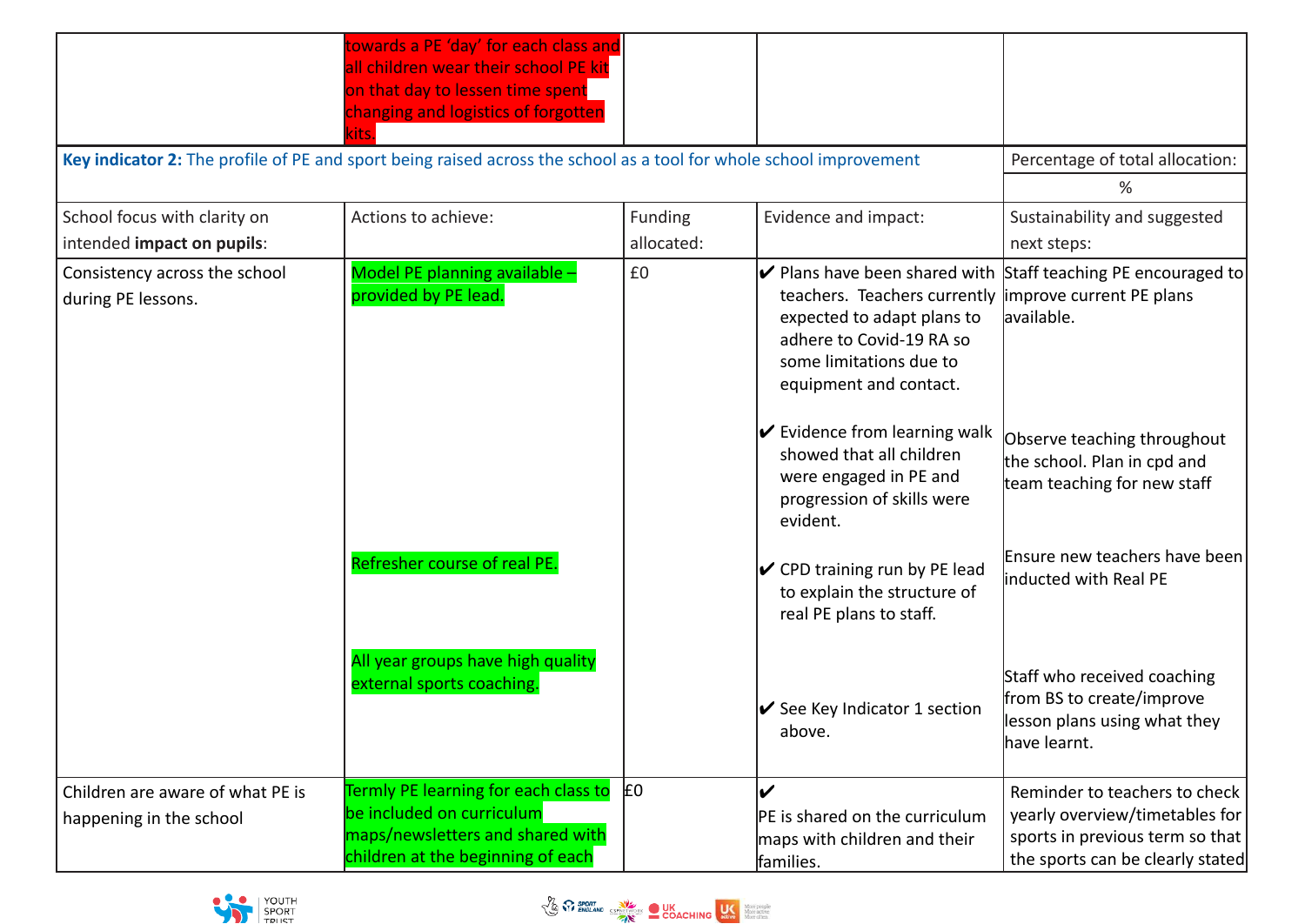|                                                                                                                                                                                             | term.<br>Include this on internal PE display<br>board and change termly - include<br>photos and pupil voice.               |                  | $\triangleright$ Updated T1 and T2.                                                                                 | on curriculum maps.<br>Put PE/sports overviews on<br>school website for<br>parents/carers to access.                                                                                                               |
|---------------------------------------------------------------------------------------------------------------------------------------------------------------------------------------------|----------------------------------------------------------------------------------------------------------------------------|------------------|---------------------------------------------------------------------------------------------------------------------|--------------------------------------------------------------------------------------------------------------------------------------------------------------------------------------------------------------------|
|                                                                                                                                                                                             | Use of outdoor PE display board to<br>disseminate this information to<br>parents / carers.                                 |                  | $\boldsymbol{\mathcal{V}}$ Outdoor display boards being<br>used for Daily Mile and Living<br>Streets WOW promotion. | Update display regularly (one<br>on Willow and one on SB? -<br>mirrored displays for ease)                                                                                                                         |
| Achievements consistently<br>celebrated and children recognized<br>and praised for their sporting<br>achievements both in and outside of <b>particularly celebrate swimming.</b><br>school. | Some assemblies celebrating<br>sporting achievements and awarding and medals<br>certificates/medals - continue to          | £50 for trophies | $\mathcal V$ Living Streets assembly.<br>Daily Mile assembly.                                                       | Continue Daily mile termly stars<br>certificates/celebrations.                                                                                                                                                     |
|                                                                                                                                                                                             | Keep Sports News display up to date<br>with monthly sporting heroes<br>(children and staff)                                |                  | $\vee$ A 'sporting hero of the<br>celebrate individual<br>of school. Not<br>manageable monthly.                     | Continue 'sporting hero of the<br>month' display on KS2 to term' display on Willow site<br>(mirrored on SB) to celebrate<br>achievements in and out individual achievements in and<br>out of school. Keep updated. |
|                                                                                                                                                                                             | Keep external PE noticeboard<br>updated                                                                                    |                  | Display board being used<br>V<br>for keeping active<br>purpose.                                                     | Decide on priority for external<br>displays/noticeboards.                                                                                                                                                          |
|                                                                                                                                                                                             | School website and twitter updated                                                                                         |                  | Daily Mile stars Tweeted. Use more consistently.                                                                    |                                                                                                                                                                                                                    |
| Increase percentage of Year 6<br>children leaving primary school<br>meeting national curriculum<br>requirements for swimming and                                                            | Raise the profile of swimming in<br>school through assemblies /<br>noticeboards / celebration of<br>swimming achievements. |                  | $\boldsymbol{V}$ Difficult due to Covid<br>swimming pool closures.                                                  | Raise the profile of swimming in<br>school through assemblies /<br>noticeboards / celebration of<br>swimming achievements.                                                                                         |

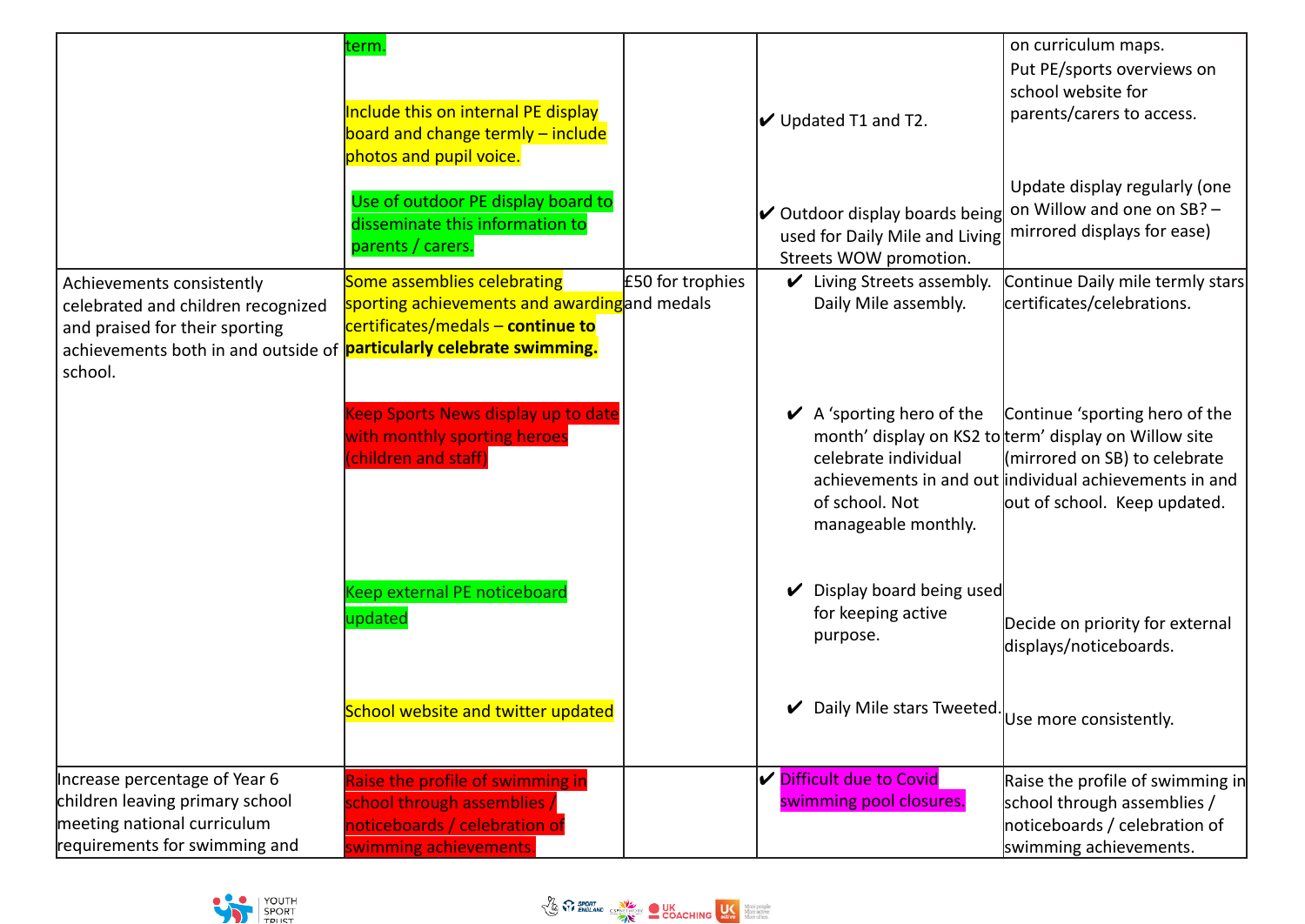| water safety.                        | <b>Focused promotion of school</b><br>swimming target with families.                                                                                                    |                                                                                                                        | Use Year 5 data from Term 6<br>2021 to inform targeted<br>support for Year 6 children in<br>2021-2022. |
|--------------------------------------|-------------------------------------------------------------------------------------------------------------------------------------------------------------------------|------------------------------------------------------------------------------------------------------------------------|--------------------------------------------------------------------------------------------------------|
| Increase number of children          |                                                                                                                                                                         |                                                                                                                        |                                                                                                        |
| participating in swimming outside of |                                                                                                                                                                         |                                                                                                                        |                                                                                                        |
| the statutory school sessions.       | 6 extra swimming sessions for Year $\overline{6}_{\pm 1000}$<br>children who have not met national<br>curriculum requirements.<br><b>Promote local swimming pools /</b> | $\checkmark$ 21 children not meeting<br>national curriculum<br>expectations - attending<br>top-up swimming<br>lessons. |                                                                                                        |
|                                      | swimming lessons on external<br>display boards, swimming letters,                                                                                                       | Promoted on Twitter                                                                                                    |                                                                                                        |
|                                      | newsletters and on Twitter.                                                                                                                                             | and swimming lesson<br>letter.                                                                                         |                                                                                                        |
|                                      |                                                                                                                                                                         | Difficult due to missed                                                                                                |                                                                                                        |
|                                      |                                                                                                                                                                         | lesson and pool<br>closures.                                                                                           |                                                                                                        |
|                                      |                                                                                                                                                                         |                                                                                                                        |                                                                                                        |
| Children visit Bristol City sports   | Ensure offer is widely publicized so                                                                                                                                    | Not possible due to<br>V                                                                                               | Rearrange for next year as part                                                                        |
| ground as part of Bristol Sports     | parents know about opportunity.                                                                                                                                         | Covid/on last day of                                                                                                   | <b>l</b> of the continued work with                                                                    |
| programme.                           |                                                                                                                                                                         | term.                                                                                                                  | Bristol Sport.                                                                                         |

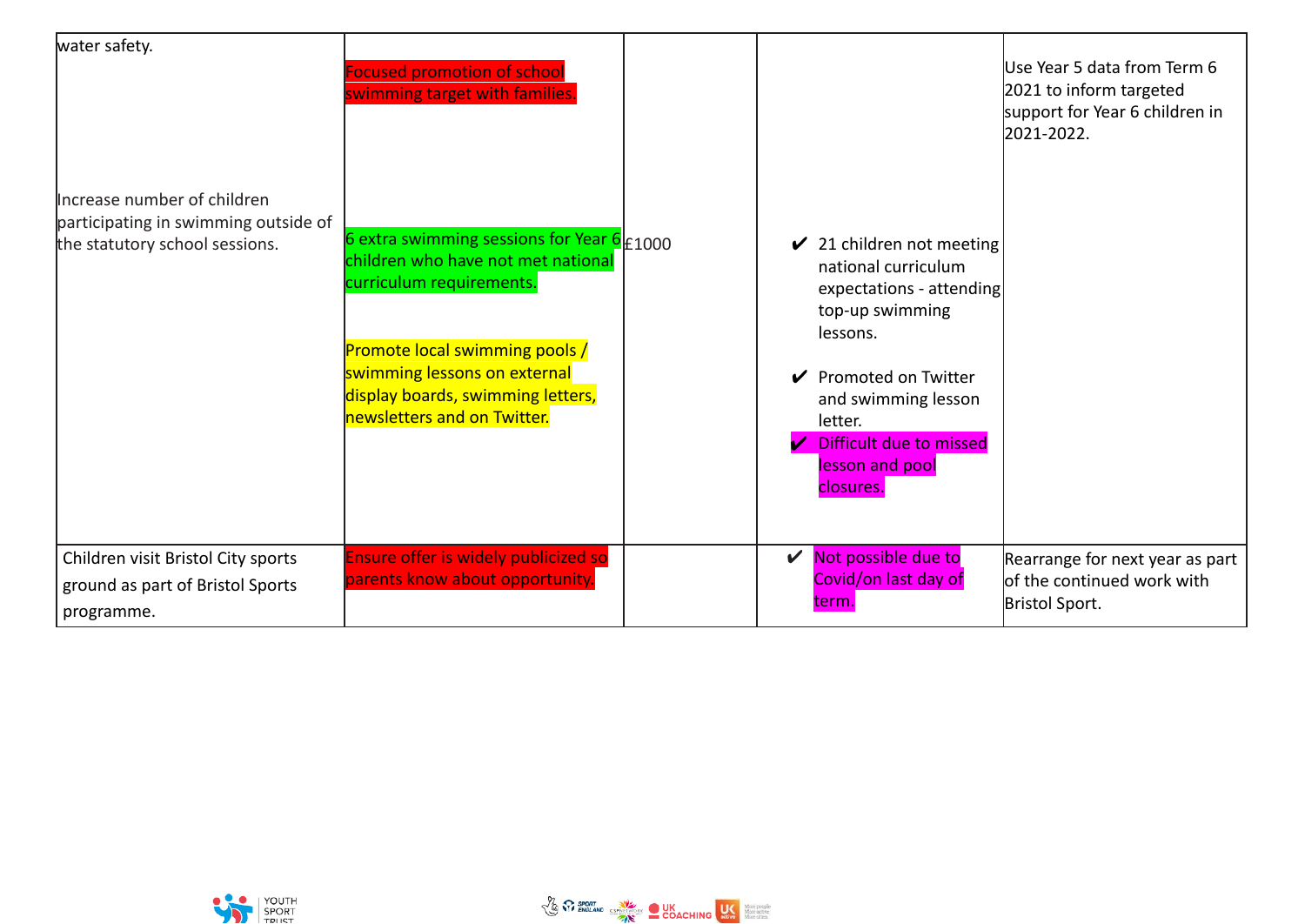| Key indicator 3: Increased confidence, knowledge and skills of all staff in teaching PE and sport                                               | Percentage of total<br>allocation:                                                                                                                                                       |                             |                                                                                                                 |                                                                                                                                            |
|-------------------------------------------------------------------------------------------------------------------------------------------------|------------------------------------------------------------------------------------------------------------------------------------------------------------------------------------------|-----------------------------|-----------------------------------------------------------------------------------------------------------------|--------------------------------------------------------------------------------------------------------------------------------------------|
| School focus with clarity on intended<br>impact on pupils:                                                                                      | Actions to achieve:                                                                                                                                                                      | Funding<br>allocated:       | Evidence and impact:                                                                                            | %<br>Sustainability and<br>suggested<br>next steps:                                                                                        |
| Consistency throughout the school in<br>terms of structure of P.E. lessons so<br>that physical activity time for the<br>children is not wasted. | Model PE planning available - planned<br>by PE lead.<br>Supporting new members of staff to<br>understand the plans, assessment<br>procedure and how to use the<br>resources effectively. |                             | On school system. Staff<br>reminded of where they can<br>access it.<br>CPD given to staff.                      | Support staff with<br>continued CPD to ensure all<br>Teachers are well<br>supported with teaching of<br>PE.                                |
| Teacher mentoring scheme offered<br>through Bristol Sports to ensure that<br>teachers are more confident in<br>teaching specialist sports.      | Teachers/Tas to be present in all Bristol<br>Sport sessions and be dressed in PE kit<br>(currently suitable footwear) to model<br>expectations to children.                              | Included in costs<br>labove | ✔ From Bristol Sport<br>feedback, more<br>consistency in the same<br>member of staff<br>attending ALL sessions. | Encourage teachers who<br>received coaching from BS<br>to lead club OR adapt and<br>improve future lesson plans<br>using their new skills. |
|                                                                                                                                                 | <b>Ensure a graduated teaching</b><br>responsibility in the sessions so by the<br>end of the 6 weeks, teachers have lead<br>a warm up, main activity and a cool<br>down for their class. |                             | $\vee$ From<br>observations/discussions,<br>graduated teaching<br>responsibility not<br>happening consistently. | Ensure expectation of<br>graduated teaching<br>responsibility is met by<br>teachers/BS next year.                                          |
|                                                                                                                                                 | <b>Teachers who received coaching from</b><br><b>BS to lead club OR adapt and improve</b>                                                                                                |                             | ✔ Bristol Sport have sent<br>planning to be uploaded<br>onto our school system.                                 | Ensure this expectation is<br>lclear.<br>Encourage flexibility in<br>sports taught from yearly                                             |



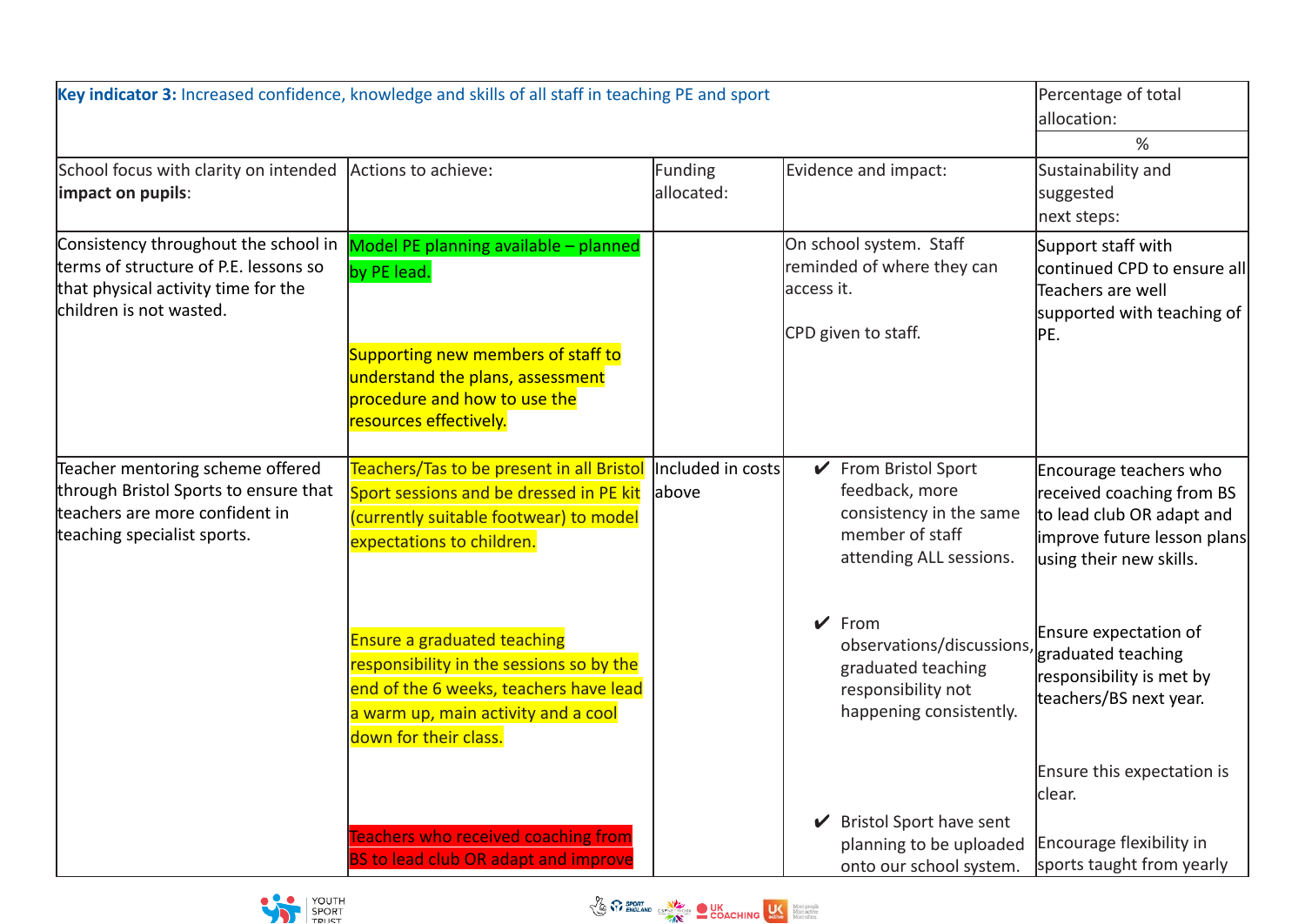|                                                                                                                                                                            | future lesson plans using their new<br>skills.                                                                                                                                                     |                                                              | Confidence:<br>$4.7 - 7.8 / 10$<br>Sports specific knowledge:<br>$4.6 - 7.7 / 10$                                                                                                           | overview if possible<br>providing opportunities for<br>class teachers to teach<br>their coached sport next<br>year if there is no Bristol<br>Sport provision. |
|----------------------------------------------------------------------------------------------------------------------------------------------------------------------------|----------------------------------------------------------------------------------------------------------------------------------------------------------------------------------------------------|--------------------------------------------------------------|---------------------------------------------------------------------------------------------------------------------------------------------------------------------------------------------|---------------------------------------------------------------------------------------------------------------------------------------------------------------|
| New assessment procedure<br>embedded so teachers and children<br>know where children are at and what<br>their next steps are to ensure<br>maximum progress for each child. | PE Leads $-$ to become familiar with<br>new Insight assessment system.<br>Liaise with Bristol Sport re assessment<br>in their sessions $-$ teachers to be doing<br>this when in lesson with coach. | E0                                                           | $\blacktriangleright$ Assessment procedures<br>explained in staff meeting Monitor staff<br>by AB<br>$\blacktriangleright$ Assessment only done<br>during the lesson in Year<br>1 and Year 3 | Continue next year.<br>understanding.<br>Clarify expectations with<br>teachers and BS                                                                         |
| are organized and easy to access so<br>lack of equipment / difficulty locating<br>litems does not become a barrier to<br>teaching and learning in PE.                      | Ensure that resources and equipment   PE leads to audit PE cupboards and real<br>PE boxes at the start of the year, then<br>termly. Tidy/replace any missing<br>pieces.                            | Cost of buying /<br>replacing<br>equipment<br>included above | V<br>Most equipment out for<br>playtime boxes due to Covid<br>bubbles.<br>$\triangleright$ PE cupboard audits complete. Introduce signing out<br>New equipment ordered.                     | Monitor PE cupboards on<br>both sites termly. Add<br>labels.<br>system.<br>Audit real PE boxes, tidy<br>and replace missing items.                            |

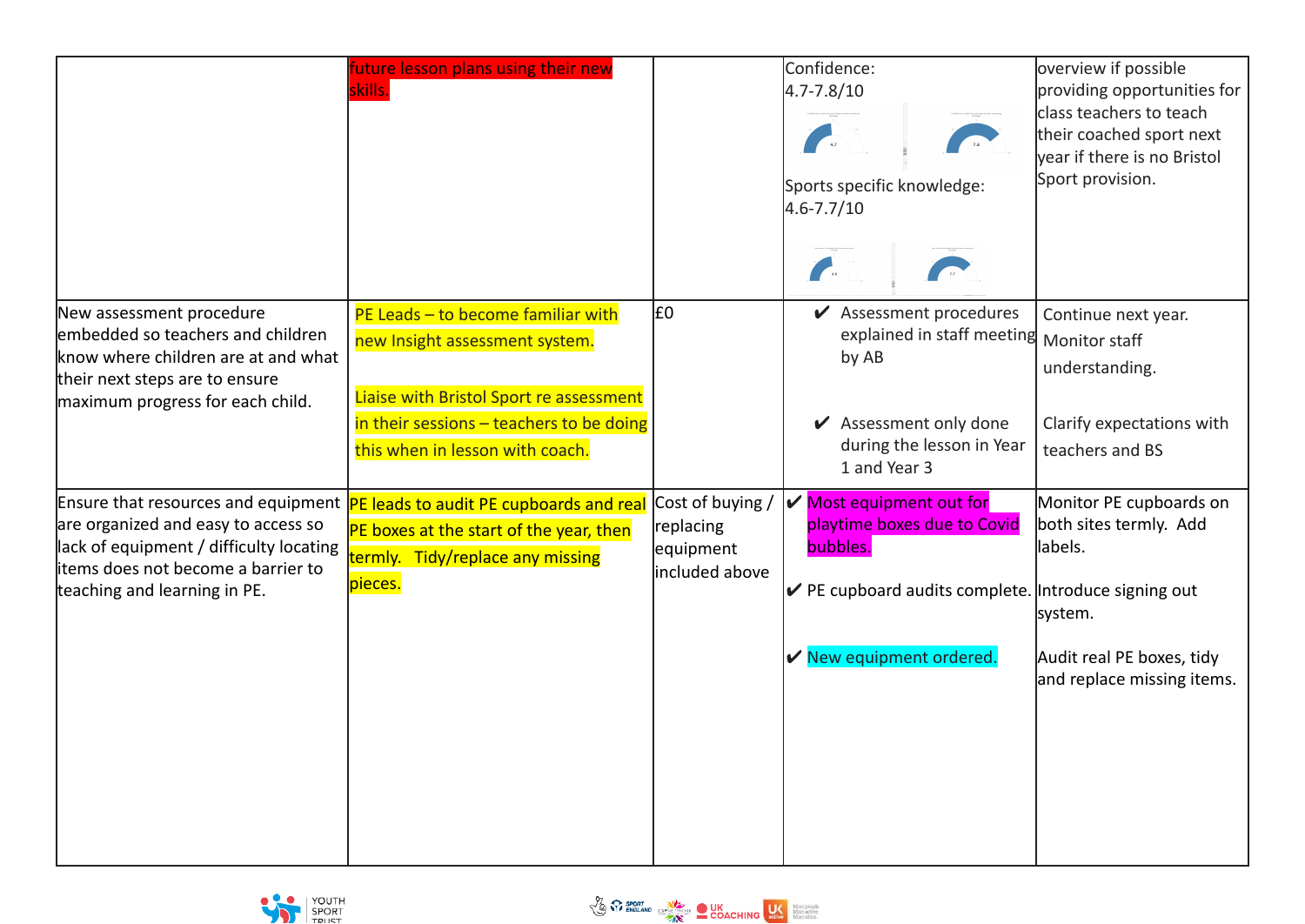| Key indicator 4: Broader experience of a range of sports and activities offered to all pupils | Percentage of total<br>allocation:<br>%                                                                                                                                                                                                                                                                                                                                                                                         |                       |                                                                                                                                                                                                                         |                                                                                                                 |
|-----------------------------------------------------------------------------------------------|---------------------------------------------------------------------------------------------------------------------------------------------------------------------------------------------------------------------------------------------------------------------------------------------------------------------------------------------------------------------------------------------------------------------------------|-----------------------|-------------------------------------------------------------------------------------------------------------------------------------------------------------------------------------------------------------------------|-----------------------------------------------------------------------------------------------------------------|
| School focus with clarity on intended Actions to achieve:<br>impact on pupils:                |                                                                                                                                                                                                                                                                                                                                                                                                                                 | Funding<br>allocated: | Evidence and impact:                                                                                                                                                                                                    | Sustainability and<br>suggested<br>next steps:                                                                  |
| Children participating in a wider<br>variety of sports.                                       | Continue the sharing of opportunities<br>and workshops throughout the year<br>nstead of during one week e.g.<br>oga/Zumba workshops<br>Share success and expertise from<br>school community so lower cost.                                                                                                                                                                                                                      | £0                    | <b>√</b> Not possible T1-5 due to<br>Covid.<br>$\triangleright$ Term 6 – cricket and boulles.                                                                                                                           | Make links with<br>clubs/parents throughout<br>the year. Offer taster days<br>to children across the<br>school. |
| Children offered a broad range of<br>physical activities at play/break time                   | Each year group bubble has a variety of $E_0$<br>sports equipment for their bubble to<br>use at playtimes.<br>PE support staff to plan and resource a<br>variety of sports in the court so that<br>children utilize the space for more than<br>just football<br>Year 5 Sports Leaders ensuring that a<br>variety of sports equipment is put out<br>every playtime for children to use<br>(currently on hold due to Covid-19 RA) |                       | $\vee$ Refer to Key Indicator 1<br>section.<br>Currently on hold due to<br>V<br>Covid-19 RA/equipment<br>sharing.<br>Currently on hold due to<br>Covid-19 RA/equipment<br>sharing. Refer to Key<br>Indicator 1 section. | Create court rota.                                                                                              |
| Lunchtime / after school sporting<br>provision to include a wide range of<br>sports.          | (Refer to Key Indicator 1 section)                                                                                                                                                                                                                                                                                                                                                                                              |                       |                                                                                                                                                                                                                         |                                                                                                                 |

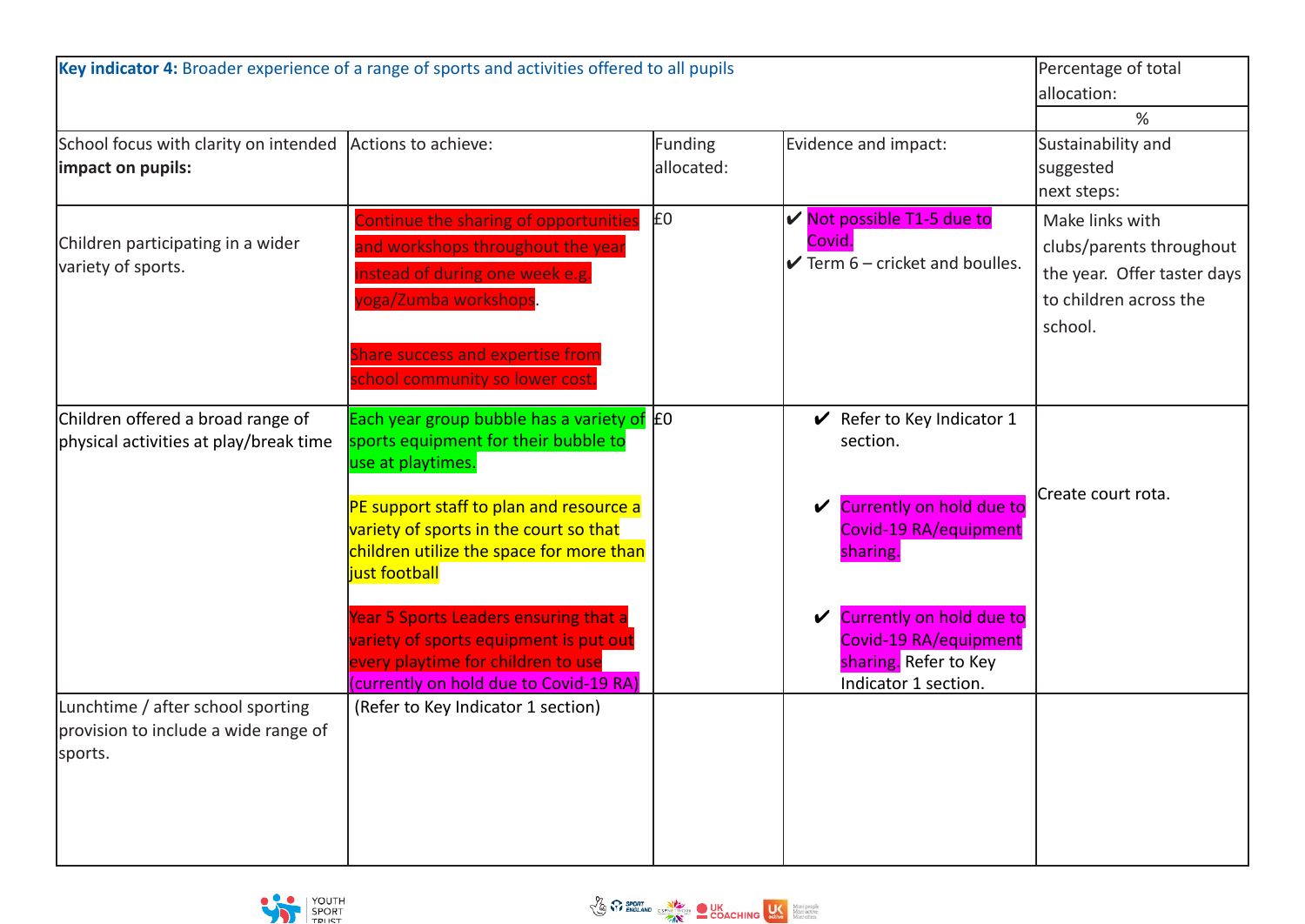| Key indicator 5: Increased participation in competitive sport                                           |                                                                                                                                                                                                                                                                                                                 |                                               |  |                                                                                                                                                                                                                   | Percentage of total<br>allocation:<br>%                                                                                           |
|---------------------------------------------------------------------------------------------------------|-----------------------------------------------------------------------------------------------------------------------------------------------------------------------------------------------------------------------------------------------------------------------------------------------------------------|-----------------------------------------------|--|-------------------------------------------------------------------------------------------------------------------------------------------------------------------------------------------------------------------|-----------------------------------------------------------------------------------------------------------------------------------|
| School focus with clarity on intended<br>impact on pupils:                                              | Actions to achieve:                                                                                                                                                                                                                                                                                             | Funding<br>allocated:                         |  | Evidence and impact:                                                                                                                                                                                              | Sustainability and<br>suggested<br>next steps:                                                                                    |
| All children to participate in KS1 and<br>KS2 sports day                                                | Plan, book and resource necessary<br>equipment for the day.                                                                                                                                                                                                                                                     | £100 for use of<br>facilities at<br>Fairfield |  | $\sqrt{\phantom{a}}$ On school site this year<br>due to Covid. Individual<br>year group bubbles<br>accessing a variety of<br>events. Really successful<br>day and shared with<br>parents through social<br>media. | Book facilities for next<br>years sports day well in<br>advance to secure.                                                        |
| Increase number competitions<br>lentered.<br>Increase number of KS1 children<br>attending competitions. | Liaise with Bristol Sport and 4LP to<br>arrange inter-schools sporting<br>competitions, including KS1.<br>A variety of children (ages, ethnicity,<br>sex, PP) attending sports competition.<br>to represent the school.<br><b>Improved links with City Academy who</b><br>organize sports tournaments. This may | $£300$ for<br>transport                       |  | <b>✓</b> Currently on hold due to<br>Covid-19 RA.<br>Currently on hold due to<br>Covid-19 RA.<br>Currently on hold due to<br>Covid-19 RA.                                                                         | Keep contacts with 4LP and<br>City Academy. Also make<br>links now that we are in<br>Cathedral Schools Trust<br>from August 2021. |
|                                                                                                         | be virtually to start with.<br>Attend BTC 500 Bordeaux where<br>children have opportunity to have a<br>tour of a football stadium, play against<br>French school teams. Assembly to<br>school on return.                                                                                                        | £2700                                         |  | Initial stage set up.                                                                                                                                                                                             | Continue into 2021-2022.                                                                                                          |
| Total expenditure for 2020/21                                                                           |                                                                                                                                                                                                                                                                                                                 | £18,680                                       |  |                                                                                                                                                                                                                   |                                                                                                                                   |

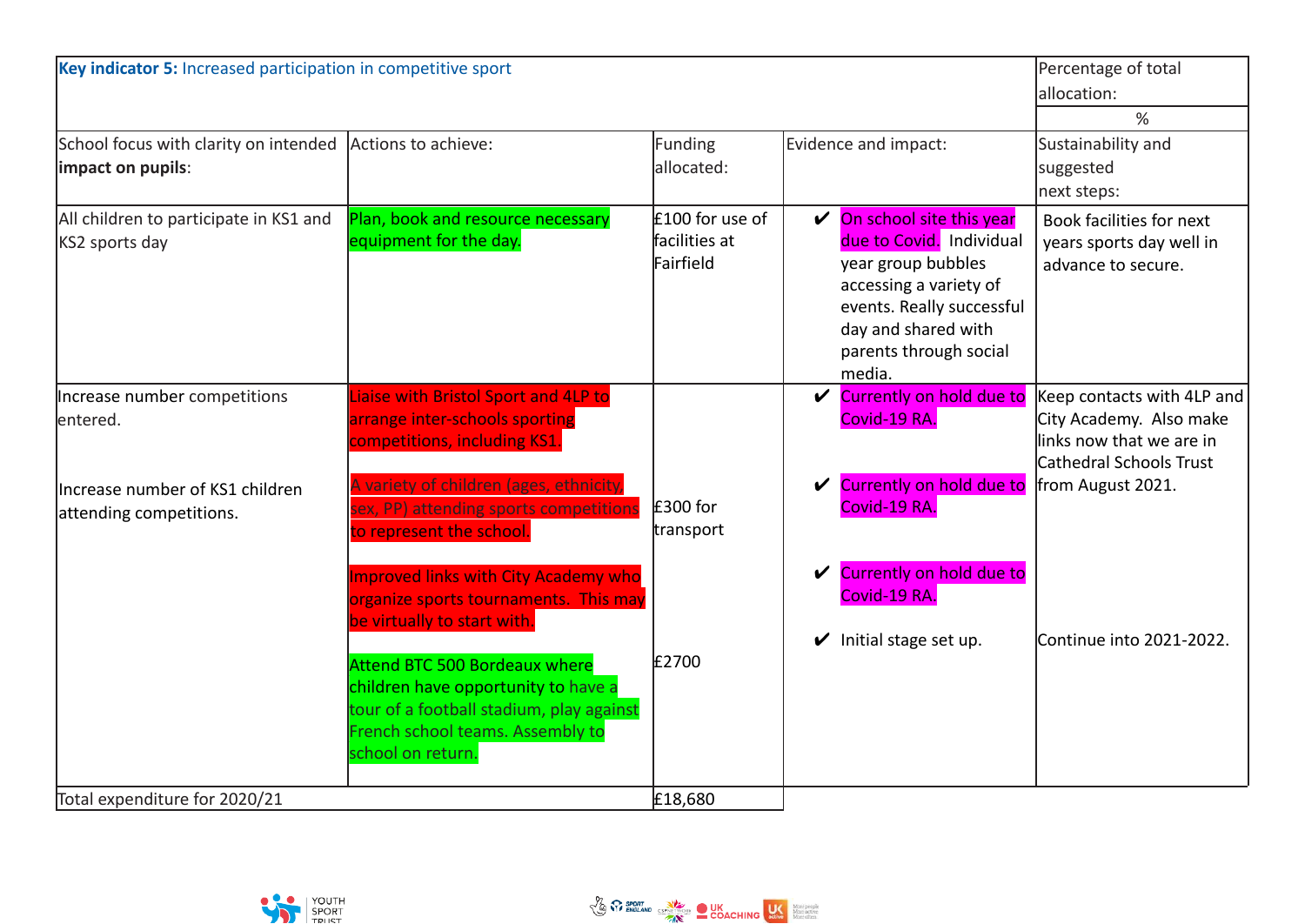**Evaluation – Headlines (more info in columns 4 and 5 in table above)**

| <b>Key Indicator</b>                                                                                                     | <b>Positives</b>                                                                                                                                                                                                                                                                                                                                             | <b>Priority Next Steps</b>                                                                                                                                                                                                                                                         |
|--------------------------------------------------------------------------------------------------------------------------|--------------------------------------------------------------------------------------------------------------------------------------------------------------------------------------------------------------------------------------------------------------------------------------------------------------------------------------------------------------|------------------------------------------------------------------------------------------------------------------------------------------------------------------------------------------------------------------------------------------------------------------------------------|
| <b>Swimming</b>                                                                                                          |                                                                                                                                                                                                                                                                                                                                                              |                                                                                                                                                                                                                                                                                    |
| Key indicator 1: The engagement of all pupils in<br>regular physical activity                                            | All classes are timetabled for 2 PE lessons a<br>$\bullet$<br>week.<br>Bristol sports delivering high quality sports<br>$\bullet$<br>coaching to all year groups.<br>Living streets badges encourage more<br>$\bullet$<br>active methods of getting to school.<br>More Chn using the Court at break and<br>lunch due to staggered times.                     | Clubs to be taking place each term<br>$\bullet$<br>With relaxed bubbles in September reinstall<br>the year 5 sports leaders.<br>Ensure clarity on lunch time club provision.                                                                                                       |
| Key indicator 2: The profile of PE and sport being<br>raised across the school as a tool for whole school<br>improvement | Daily mile profile increased which<br>$\bullet$<br>supported children's activity during school<br>closures and lockdowns.<br>Classes had active boxes of equipment to<br>use in their bubbles to ensure PE and<br>activity remained high profile during Covid<br>times.<br>PE was planned for during home learning<br>and shared with children and families. | Raise profile of swimming for the target<br>chn.<br>Continue to offer CPD in PE training<br>Ensuring competitive sports is a focus with<br>joining the Trust.<br>continue to ensure high quality resources in<br>$\bullet$<br>lunchtime boxes                                      |
| Key indicator 3: Increased confidence, knowledge<br>and skills of all staff in teaching PE and sport                     | Staff receiving high quality coaching from<br>Bristol sports coaches.<br>Real PE training during inset day.<br>$\bullet$                                                                                                                                                                                                                                     | Staff to partake in more teaching during<br>Bristol sports lessons to ensure their own<br>personal development.<br>PE Lead to attend meetings with other<br>leads in CST.<br>more strategic overview needed in terms of<br>teaching a sport with BS then teaching<br>independently |
| Key indicator 4: Broader experience of a range of<br>sports and activities offered to all pupils                         | Different opportunities through Bristol<br>sports and cricket coaching.<br>Sports coaches back in school after Covid<br>restrictions reduced visits.                                                                                                                                                                                                         | Ensure lunchtime club is happening.<br>Offer a range of sporting clubs at lunchtime<br>and after school                                                                                                                                                                            |
| Key indicator 5: Increased participation in<br>competitive sport                                                         | Successful sports day with lots of good<br>$\bullet$<br>competition.                                                                                                                                                                                                                                                                                         | Ensure things are booked for the next year.<br>Use links with cathedral schools trust<br>Take part in Trust Primary Sports day.<br>Set up BTC 500 Bordeaux for next year                                                                                                           |